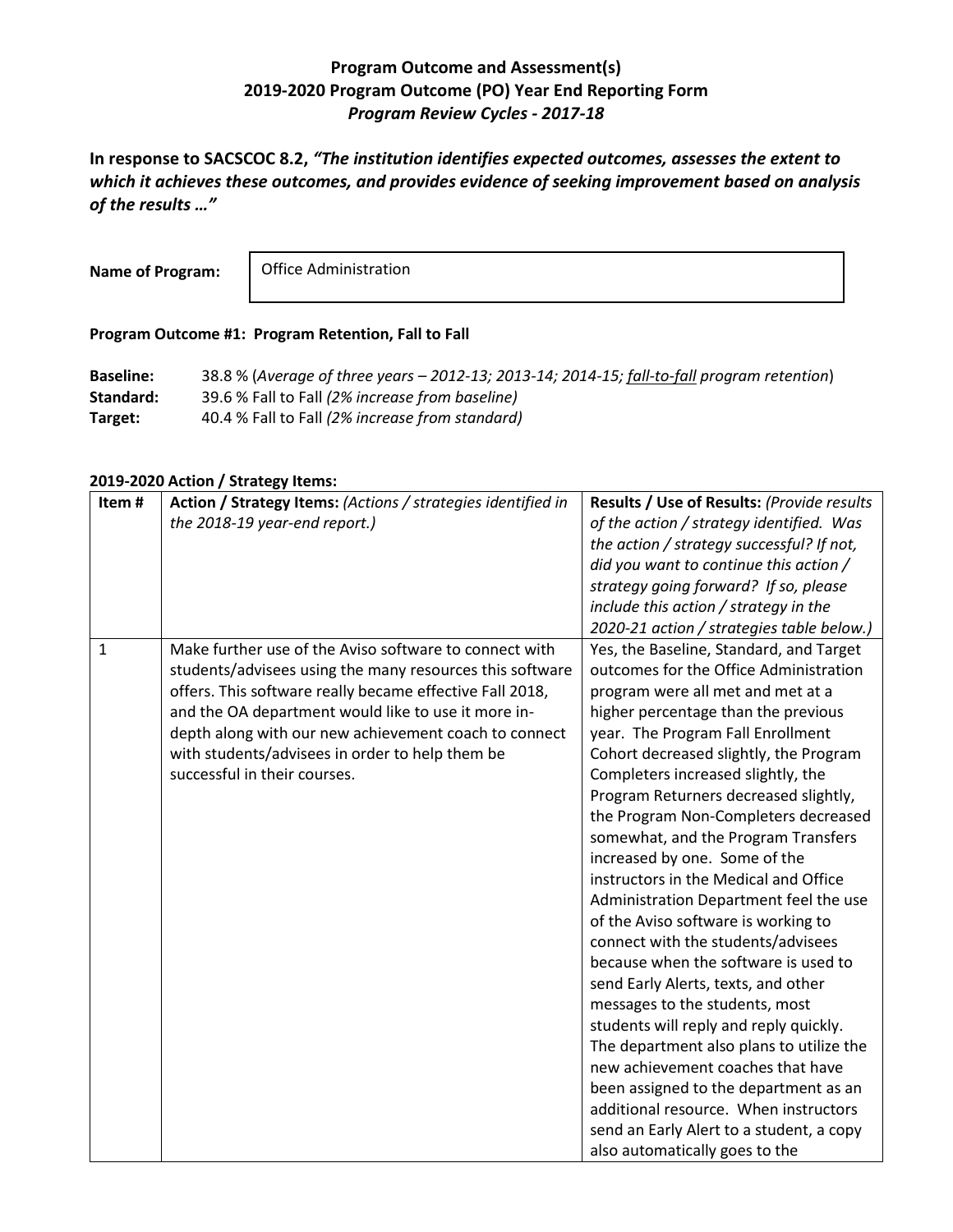|  | achievement coach who is assigned to     |
|--|------------------------------------------|
|  | the department. The achievement          |
|  | coach then tries to contact the student  |
|  | to further assist them to help them be   |
|  | successful in the class. The department  |
|  | feels the achievement coaches are a      |
|  | positive resource. This is an additional |
|  | resource we did not previously have.     |

| Year (Fall to Fall) | Program<br>Fall<br><b>Enrollment</b><br><b>Cohort</b> | Program<br><b>Completers</b> | Program<br><b>Returners</b> | <b>Program Non-</b><br><b>Completers</b> | Program<br><b>Transfers</b> | Program<br><b>Retention</b> |
|---------------------|-------------------------------------------------------|------------------------------|-----------------------------|------------------------------------------|-----------------------------|-----------------------------|
| Fall 2012-Fall 2013 | 18                                                    | 2                            | 4                           | 11                                       |                             | 30.0%                       |
| Fall 2013-Fall 2014 | 33                                                    | 3                            | 8                           | 22                                       | 0                           | 33.3%                       |
| Fall 2014-Fall 2015 | 30                                                    | 5                            | 11                          | 11                                       | 3                           | 53.3%                       |
| Fall 2015-Fall 2016 | 27                                                    | 13                           | 10                          | 4                                        | 0                           | 85.2%                       |
| Fall 2016-Fall 2017 | 19                                                    | 2                            | 6                           | 10                                       |                             | 42.1%                       |
| Fall 2017-Fall 2018 | 32                                                    | 5                            | 12                          | 15                                       | 0                           | 53.1%                       |
| Fall 2018-Fall 2019 | 26                                                    | 8                            | 10                          |                                          |                             | 69.2%                       |